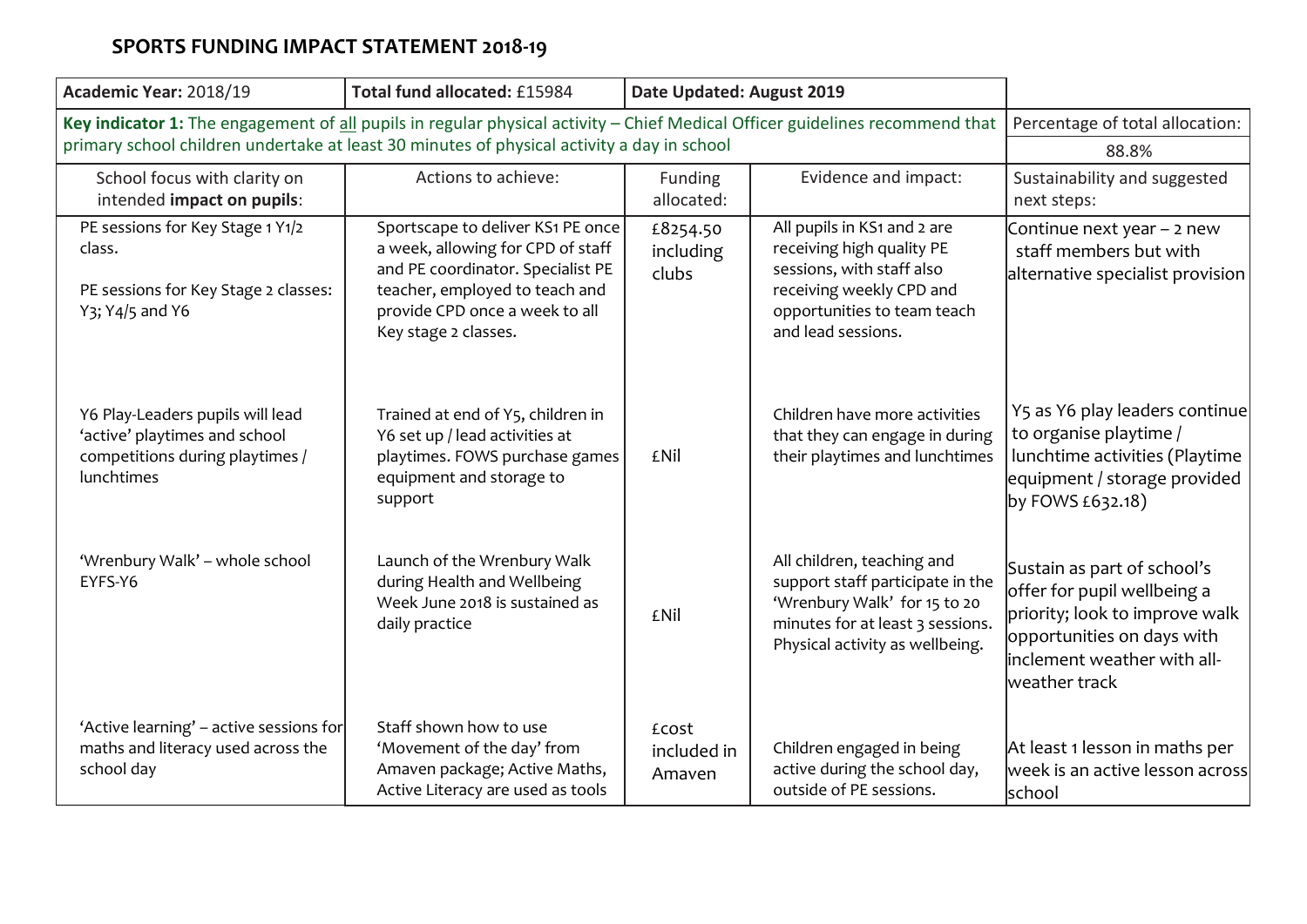|                                                                                                | to teach literacy and numeracy<br>through physical activity. Staff<br>use Maths of the Day lesson plans<br>and resources |                          |                                                                                                                        |                                                             |
|------------------------------------------------------------------------------------------------|--------------------------------------------------------------------------------------------------------------------------|--------------------------|------------------------------------------------------------------------------------------------------------------------|-------------------------------------------------------------|
| Multi-skills activity session will be<br>offered weekly to children attending<br>The Nest OOSC | Specialist PE teacher, employed<br>to lead YR-Y6 multi-skills / games<br>activities for 1 hr weekly after<br>school.     | £included in<br>£8254.50 | Opportunity for EYFS-Y6<br>children to develop skills and<br>enthusiasm for physical activity                          | Continue to offer:<br>Wednesdays                            |
| Lunchtime club will be offered 1 x<br>weekly for maximum of 20 children                        | Sportscape coach delivers club on<br>Wednesday lunchtimes. Club<br>focus changes termly.                                 | £See above               | Opportunity for KS2 children to  <br>develop skills in selected sports<br>and enthusiasm for physical<br>activity      | Continue to offer: Y1/2 focus<br>leading into their lesson. |
| Purchase of Get Set, Go Blocks<br>and Harter Fell Climber                                      | Balance, traversing and<br>climbing equipment specifically<br>for EYFS                                                   | £5940                    | 43 EYFS children have a greater<br>range of physical equipment to<br>develop their strength and<br>balance and agility |                                                             |
|                                                                                                |                                                                                                                          |                          |                                                                                                                        |                                                             |
|                                                                                                |                                                                                                                          |                          |                                                                                                                        |                                                             |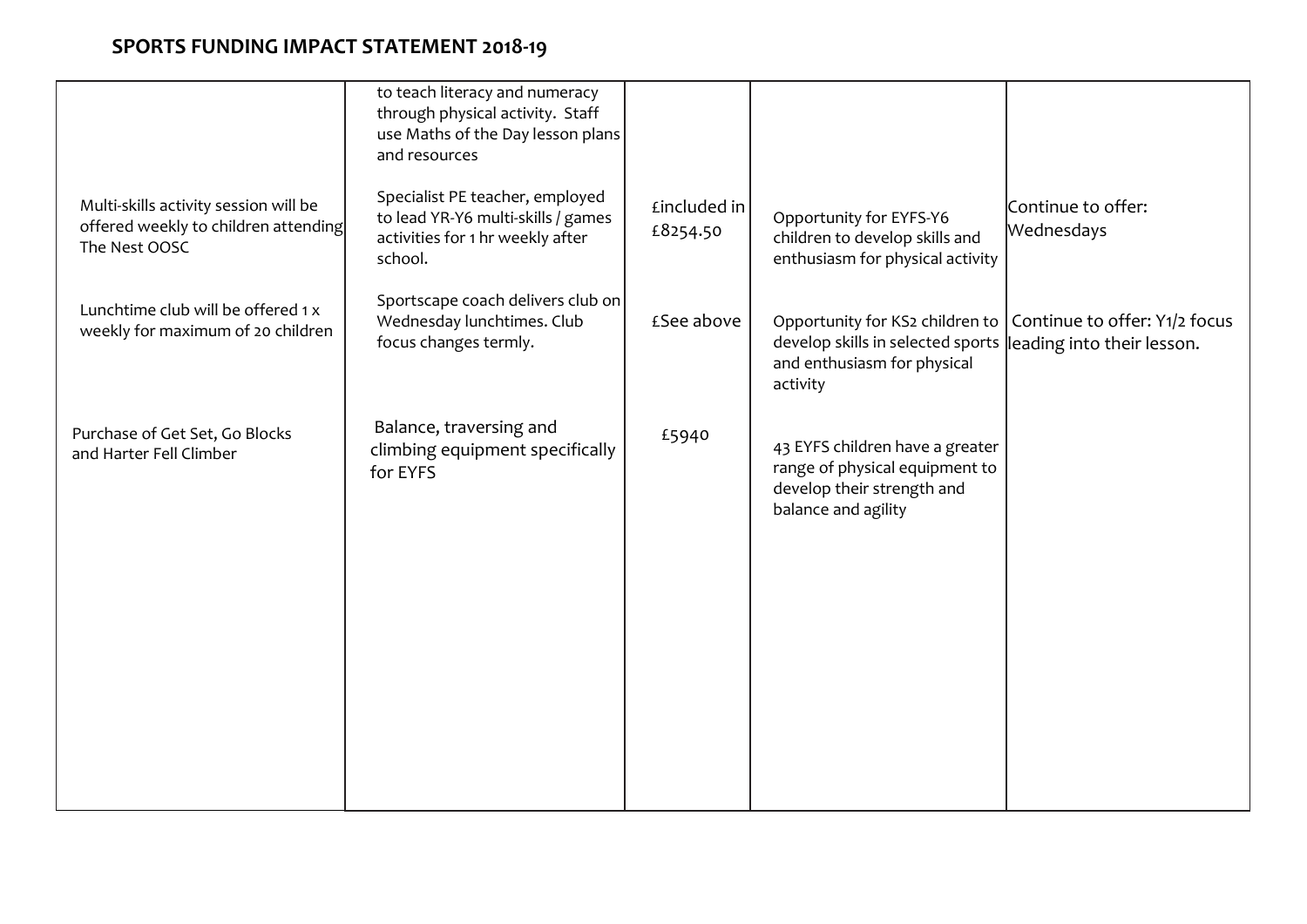| Key indicator 2: The profile of PESSPA being raised across the school as a tool for whole school improvement              | Percentage of total allocation:                                                                                                                                                                                                                                            |            |                                                                                                                                                                                                                     |                                                                                                                                  |
|---------------------------------------------------------------------------------------------------------------------------|----------------------------------------------------------------------------------------------------------------------------------------------------------------------------------------------------------------------------------------------------------------------------|------------|---------------------------------------------------------------------------------------------------------------------------------------------------------------------------------------------------------------------|----------------------------------------------------------------------------------------------------------------------------------|
|                                                                                                                           | 0% as part of 88.8%                                                                                                                                                                                                                                                        |            |                                                                                                                                                                                                                     |                                                                                                                                  |
| School focus with clarity on                                                                                              | Actions to achieve:                                                                                                                                                                                                                                                        | Funding    | Evidence and impact:                                                                                                                                                                                                | Sustainability and suggested                                                                                                     |
| intended impact on pupils:                                                                                                |                                                                                                                                                                                                                                                                            | allocated: |                                                                                                                                                                                                                     | next steps:                                                                                                                      |
| Employment of PE specialists to<br>work closely with all teaching staff.                                                  | Sportscape employed on a weekly<br>basis to deliver high quality PE<br>sessions to all classes across the<br>school.                                                                                                                                                       | See above  | All children receiving high<br>quality PE sessions, with staff<br>also receiving CPD.                                                                                                                               | Continue next year - NQT<br>staff member                                                                                         |
| Play Leaders set up                                                                                                       | Play Leaders trained to enhance<br>playtime activities including<br>games and school 'house'<br>competitions                                                                                                                                                               | See above  | Through the Play Leaders and<br>weekly assemblies, the profile<br>of sport and being active has<br>raised considerably within the<br>school.                                                                        | Train next year's Y5 in<br>summer term 19 to provide<br>continuity for 2019-20                                                   |
| Weekly whole school 'News' and Y6<br>'Star Award ' assemblies will include<br>the celebration of sporting<br>achievements | These celebrate the achievements<br>of children in their sporting<br>endeavours in and out of school.                                                                                                                                                                      | See above  | Children are becoming<br>increasingly confident to<br>showcase what they do outside<br>of school. They show medals,<br>certificates, photographs,<br>videos and give demonstrations<br>eg Irish Dancing; gymnastics | Continue to raise PE / sport<br>profile with all children to<br>encourage participation and<br>celebrate achievement             |
| Website Newsfeed updates                                                                                                  | Website Newsfeed will be updated<br>by PE coordinator and will inform<br>parents and children of sporting<br>achievements and photographs of<br>competitions, PE sessions and<br>children being active. It will also<br>provide information on clubs<br>outside of school. | £Nil       | Parents are more aware of what<br>sports are being undertaken in<br>school and sporting<br>opportunities outside school<br>and in the community through<br>website                                                  | PE coordinator continue to<br>raise profile of sporting<br>participation and<br>achievement in our school<br>and local community |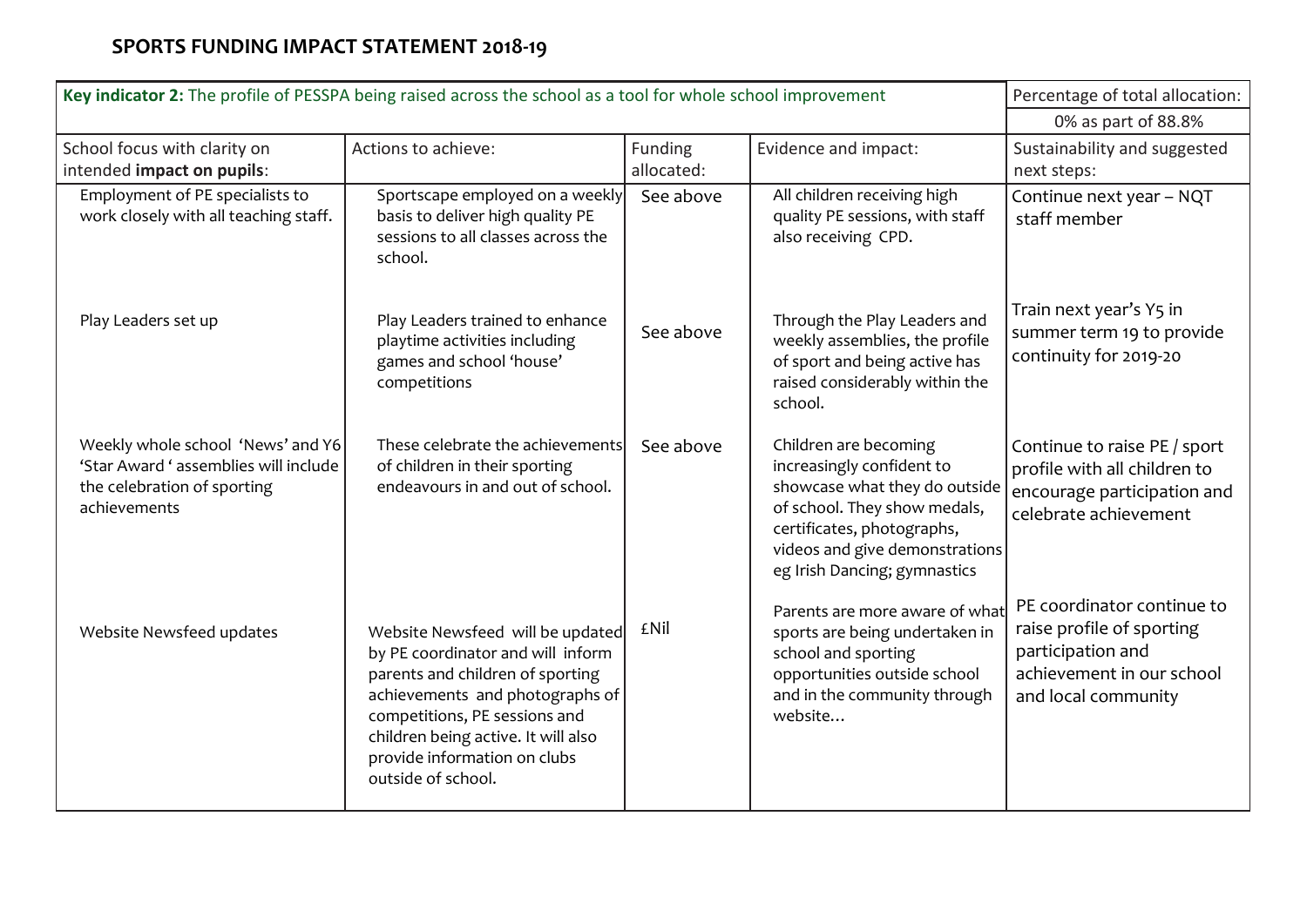| HT newsletters                  | Half termly HT newsletters will                                                                                                    | £Nil | newsletters                                                                                                                                                                                                                                                                        | HT continue to                                                                                 |
|---------------------------------|------------------------------------------------------------------------------------------------------------------------------------|------|------------------------------------------------------------------------------------------------------------------------------------------------------------------------------------------------------------------------------------------------------------------------------------|------------------------------------------------------------------------------------------------|
|                                 | inform parents of school                                                                                                           |      |                                                                                                                                                                                                                                                                                    | raise profile of sporting                                                                      |
|                                 | achievements in sport                                                                                                              |      |                                                                                                                                                                                                                                                                                    | participation and                                                                              |
|                                 |                                                                                                                                    |      |                                                                                                                                                                                                                                                                                    | achievement in our school                                                                      |
|                                 |                                                                                                                                    |      |                                                                                                                                                                                                                                                                                    | and local community                                                                            |
| PE Noticeboard                  | PE coordinator will ensure<br>noticeboard in school is up to date<br>and highlights sports competition<br>participation            | £Nil | Noticeboard.                                                                                                                                                                                                                                                                       | PE lead to continue to update<br>notice board with PE news /<br>adverts for clubs etc to raise |
|                                 |                                                                                                                                    |      |                                                                                                                                                                                                                                                                                    | profile and celebrate success.                                                                 |
|                                 |                                                                                                                                    |      |                                                                                                                                                                                                                                                                                    |                                                                                                |
| Tracking of pupil participation | Tracking of pupil participation in<br>competitions will take place to<br>provide all children with the<br>opportunity to take part | £Nil | Tracking document set up by PE Set up football team for<br>coordinator. Children invited to CNSPP league.<br>participate in competitions<br>including inclusive 'Games for<br>all' for less competitive / sporty<br>children<br>86% KS2; 85% boys; 87% girls;<br>88% SEND; 100% PP |                                                                                                |
|                                 |                                                                                                                                    |      |                                                                                                                                                                                                                                                                                    |                                                                                                |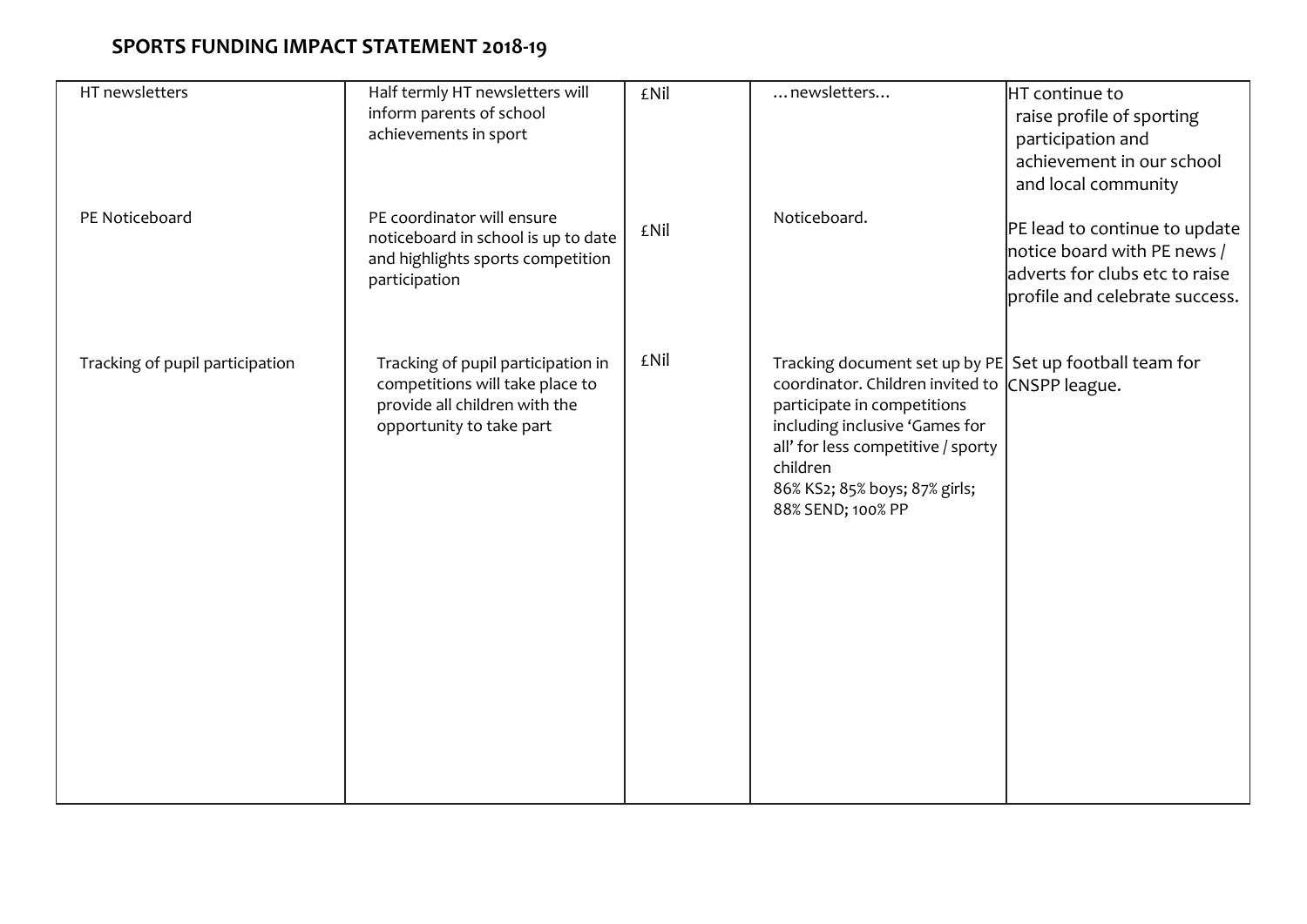| Key indicator 3: Increased confidence, knowledge and skills of all staff in teaching PE and sport | Percentage of total<br>allocation:                                                                                                                                                    |                       |                                                                                                                    |                                                                                                                               |
|---------------------------------------------------------------------------------------------------|---------------------------------------------------------------------------------------------------------------------------------------------------------------------------------------|-----------------------|--------------------------------------------------------------------------------------------------------------------|-------------------------------------------------------------------------------------------------------------------------------|
|                                                                                                   |                                                                                                                                                                                       |                       |                                                                                                                    | 3%                                                                                                                            |
| School focus with clarity on<br>intended impact on pupils:                                        | Actions to achieve:                                                                                                                                                                   | Funding<br>allocated: | Evidence and impact:                                                                                               | Sustainability and suggested<br>next steps:                                                                                   |
| Primary PE specialist employed by<br>the school to work with Key Stage 1<br>and 2 teachers.       | Staff receive CPD and team<br>teach/run sessions.                                                                                                                                     | See above             | Staff are more confident in<br>teaching skills and games in<br>PE as well as deliver quality<br>gymnastics         | Continue to offer<br>Consider for 2019-20 (mixed                                                                              |
| CPD on the Amaven package                                                                         | The software contains detailed<br>lesson plans for all classes. It also<br>has a CPD area for teachers to view<br>a high quality PE session                                           | £485                  | Staff are confident to plan                                                                                        | age classes will have changed<br>and deliver quality PE lessons so a new group of children will<br>benefit)                   |
| CPD on using the assessment tool in<br>Amaven package                                             | This software provides opportunity<br>to assess the children's fitness,<br>flexibility and agility enabling staff<br>to assess pupils progress termly<br>and plan for future progress | See above             | Staff are confident to assess<br>children's abilities and use<br>the information to plan<br>future skills lessons. | New provider to offer<br>planning package - new<br>teachers secure with teaching<br>High Quality PE and assessing<br>progress |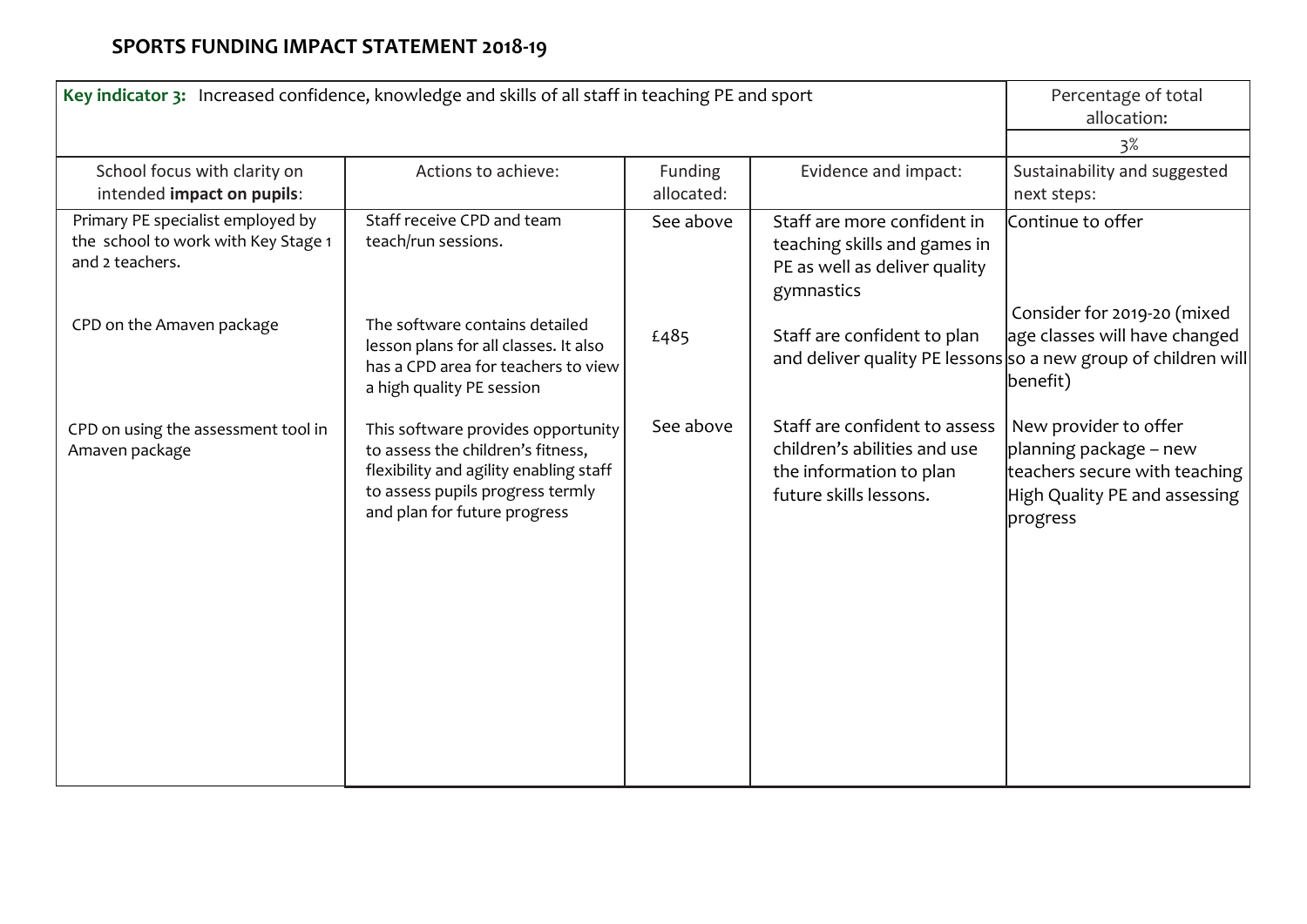| Key indicator 4: Broader experience of a range of sports and activities offered to all pupils                                                              | Percentage of total<br>allocation:                                                                                                                                                                                  |                                                                          |                                                                                                                                                  |                                                                                                                                                 |
|------------------------------------------------------------------------------------------------------------------------------------------------------------|---------------------------------------------------------------------------------------------------------------------------------------------------------------------------------------------------------------------|--------------------------------------------------------------------------|--------------------------------------------------------------------------------------------------------------------------------------------------|-------------------------------------------------------------------------------------------------------------------------------------------------|
|                                                                                                                                                            |                                                                                                                                                                                                                     |                                                                          |                                                                                                                                                  | 5.9%                                                                                                                                            |
| School focus with clarity on<br>intended impact on pupils:                                                                                                 | Actions to achieve:                                                                                                                                                                                                 | Funding<br>allocated:                                                    | Evidence and impact:                                                                                                                             | Sustainability and suggested<br>next steps:                                                                                                     |
| Curriculum map designed by the<br>PE specialist ensures a broad<br>range of coverage in line with<br>local area competitions for<br>different year groups. | Curriculum map designed to fit<br>the CNSSP calendar of<br>competitions.                                                                                                                                            | See above                                                                |                                                                                                                                                  | Curriculum map / plan July<br>2019 to align with CNSPP<br>levents                                                                               |
| Increasing the number of<br>competitions organized by the<br><b>CNSSP</b>                                                                                  | A broader range of<br>competitions taken part in $-$ to<br>appeal to a wider number of<br>children, including gymnastics<br>and dodgeball.                                                                          | £600 for<br><b>CNSSP</b><br>subscription                                 | High percentage of children<br>taking part and representing<br>the school in more<br>competitions: 86% KS2                                       | Continue to develop<br>opportunities for children to<br>participate; close<br>participation with Sound<br>School as smaller school              |
| Health and wellbeing week<br>Yoga; Trampolining; Tag rugby;<br>Didi Rugby; bowling; fitness<br>training                                                    | A week-long event where the<br>children get the opportunity to<br>take part in lots of different<br>sports and wellbeing<br>opportunities including: Yoga;<br>fitness sessions offered<br>through fitness trainers. | $£250 -$<br>coaching and<br>transport<br>Wingate<br>Centre; £100<br>Yoga | This gives the children<br>opportunity to experience<br>sports they may not usually<br>know about or have<br>experienced with expert<br>coaching | Arrange next annual summer<br>term event to coincide with<br>Sports Day week<br>Establish Bowling Club link<br>Aut 19 for extra curric activity |
| Sports Day                                                                                                                                                 | All children EYFS-Y6 actively<br>participate and compete in<br>sports day races                                                                                                                                     | <b>£Nil</b>                                                              | Participation in all races by<br>99% pupils                                                                                                      | Sports day is an annual event                                                                                                                   |